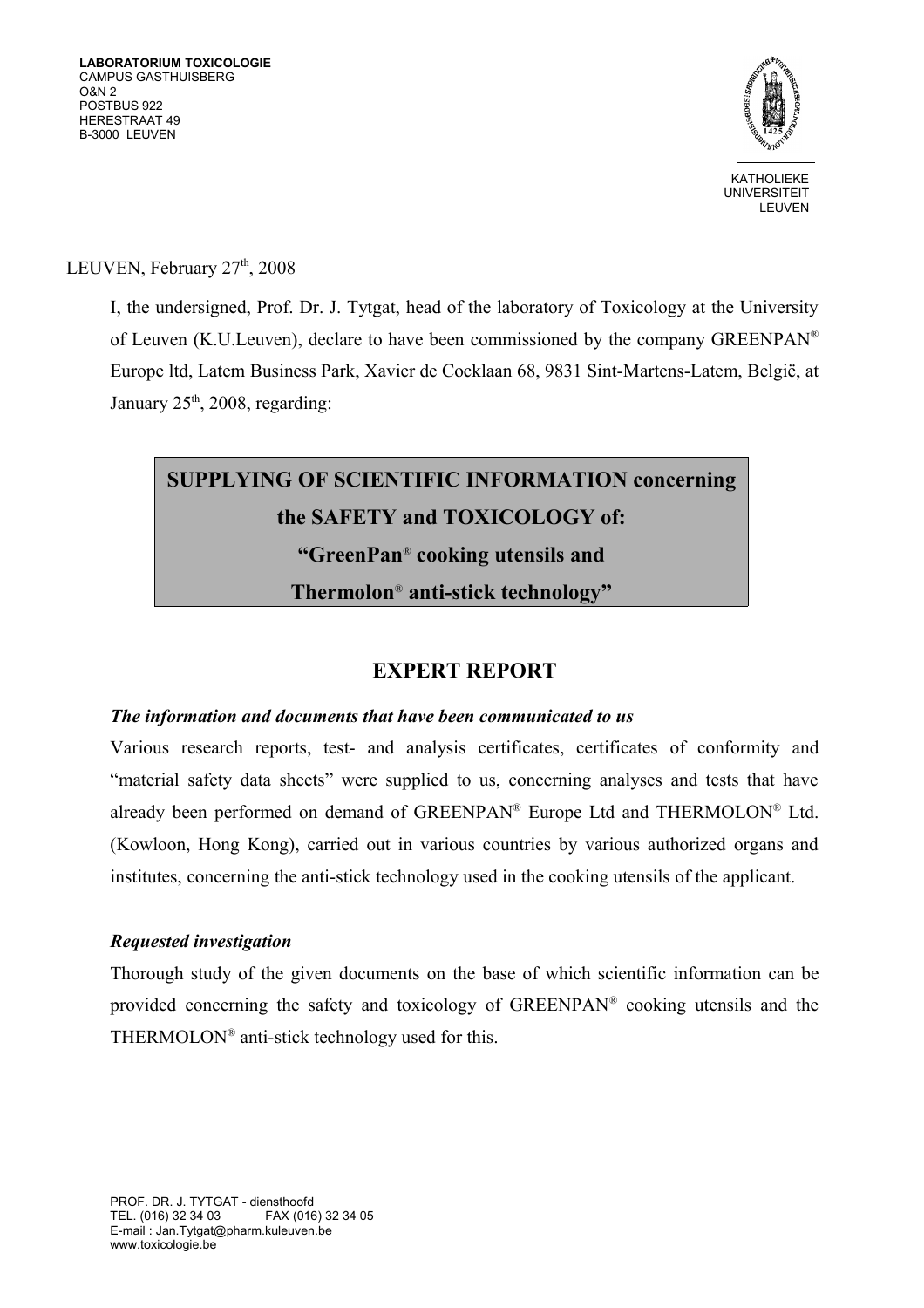### **CONCLUSIONS**

Based on a thorough study of the available documents and of the scientific data concerning anti-stick technology in general, on the one hand, and the specific anti-stick technology used in GREENPAN® cooking utensils, on the other hand, we can draw the following conclusions:

- GREENPAN<sup>®</sup> cooking utensils and the THERMOLON<sup>®</sup> anti-stick technology doesn't use polytetrafluoroethylene (PTFE) nor any other polymer containing fluorine. The substance perfluorooctanoic acid (PFOA) is not present in the final product and neither in the production process. Since PFOA belongs to the class of persistent organic polluents ("POP") and is considered to be a substance that probably causes cancer, and thus is harmful for the climate as well as for the public health, this has to be considered a benefit compared to anti-stick technology based on PTFE and PFOA.
- GREENPAN® cooking utensils and the THERMOLON® anti-stick technology permits a greater temperature range with normal use, compared to PTFE and PFOA containing antistick technology. Taking into account the issues of volatility of PTFE-particles (particles that can be released by overheating and/or mechanical damage) and the possibly related PTFE- and PFOA-lungtoxicity, it can be put forward that the use of GREENPAN<sup>®</sup> cooking utensils and the THERMOLON® anti-stick technology does not pose this risk.
- Normal use of GREENPAN® cooking utensils and THERMOLON® anti-stick technology doesn't cause (measurable or scientifically significant/relevant) migration to the food of for instance polycyclic aromatic hydrocarbons (PAH), heavy metals, common solvents, acids or bases.
- The production process used to apply the anti-stick coating onto the cooking utensils is more energy-friendly and results in less emission of carbon dioxide compared to the PTFE production process.